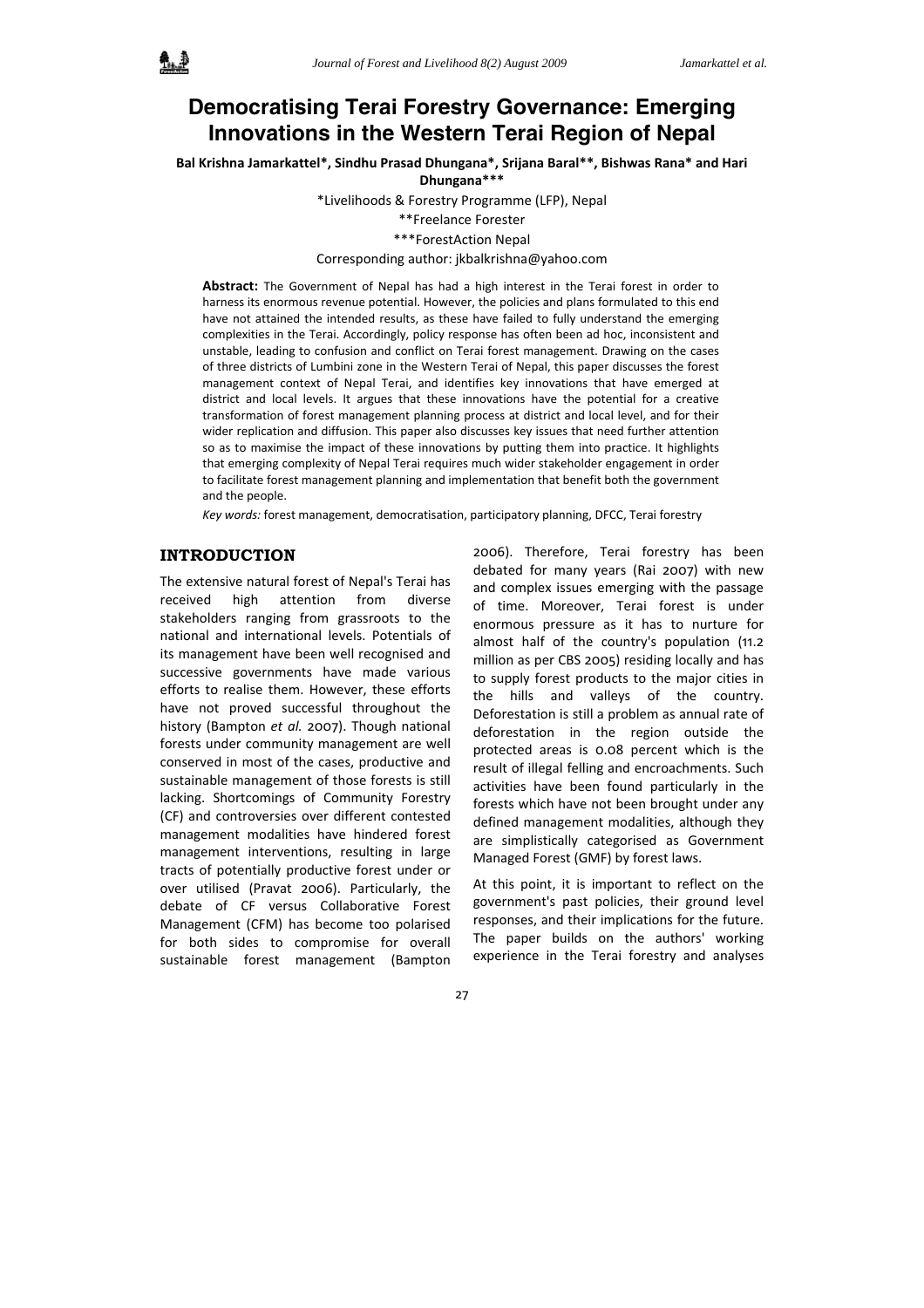information obtained through a stakeholder survey, literature review and secondary information from Nawalparasi, Rupandehi and Kapilvastu districts in Western Terai. At first, this paper briefly outlines the context of Terai forestry and reviews the key policy interventions and their responses. Secondly, it identifies and discusses a number of innovations in Terai forestry that corresponds to institutional mechanisms and multi‐stakeholder engagement, which collectively aim at ensuring equity, inclusiveness and participation. This paper then discusses the issues of and implications for the replication and diffusion of these innovations. Some conclusions are then drawn from the adoption of these innovations and issues confronted so far.

## **TERAI FORESTRY CONTEXT**

## **Terai Forest and its Importance**

The Terai of Nepal is the low, flat land lying mainly to the south of the Siwalik Hills. It extends from east to west along the country and covers approximately 20 percent of the country's land area. Total forest cover (including protected areas) in the twenty Terai districts is 41.5 percent (i.e. 1.4 million ha) of the land area. Altogether 57 percent of the forest area in the 20 Terai districts is found in the Churia or Mahabharat hills, leaving only 43 percent (493,379 ha) in the Terai plains or inner Terai plains (Bampton *et al.* 2007).

Part of the area is designated under the Protected Area system. The forests outside the protected areas including buffer zones have been classified into five management categories: community forest, government managed forest, protection forest, leasehold forest and religious forest. Although Terai forest makes up approximately one‐fourth of the national forests, only about three percent of it have been handed over to local communities as community forests and approximately 15 percent of the Community Forest User Groups (CFUGs) (around 2000 in number) are in the Terai (Pokharel *et al.* 2007). As the area managed as leasehold and religious forests is

insignificant as compared to the total forest area, major parts of the national forest is still under GMF. However, some part of the GMF has been initiated to be managed as Collaborative Forest Management in recent years.

The Terai has been identified as the region with the greatest immediate economic potential for the forestry sector in Nepal (Mitchell 2001 cited in Pravat 2006). It has been a prime source of government revenue from as early as the  $18<sup>th</sup>$ century (Pravat 2006). Empirical analyses show that Terai forests have potential to produce benefit-cost ratio as much as 7:1 under wellmanaged community forests (Dhungana 2007). Besides economic value, the forest is an important resource in terms of ecology, culture and recreation. Ojha (2008) has highlighted the opportunity, and social and ecological costs of not properly managing the Terai forests. Thus the management of the Terai forests is a matter of concern for the diverse stakeholders, including the government officials, local communities, encroachers, contractors, and the Timber Corporation of Nepal (TCN).

# **Policy Interventions on Terai Forestry and their Responses**

A number of policy interventions have been attempted to manage and use Terai forest resources since long back, albeit with contested responses and impacts. During the Rana regime, an agreement between the Government of Nepal (GoN) and then East India Company was made to export Sal timber from Terai forest to India (Dhungana 2007). Similarly, establishment of timber depots in 1950s and TCN in 1959 were the initiatives primarily focused on extraction of forest products from the country. In the late 1970s, the government prepared and implemented a scientific management plan called Sagarnath Forest Development Project<sup>1</sup> in central Terai with an aim to supply fuelwood to meet local demands. The World Bank‐funded Terai Community Forestry Development Project was also launched in the early 1980s with programs to afforest canal‐banks, barren riversides, waste lands and private lands in the Terai. However, the project basically failed to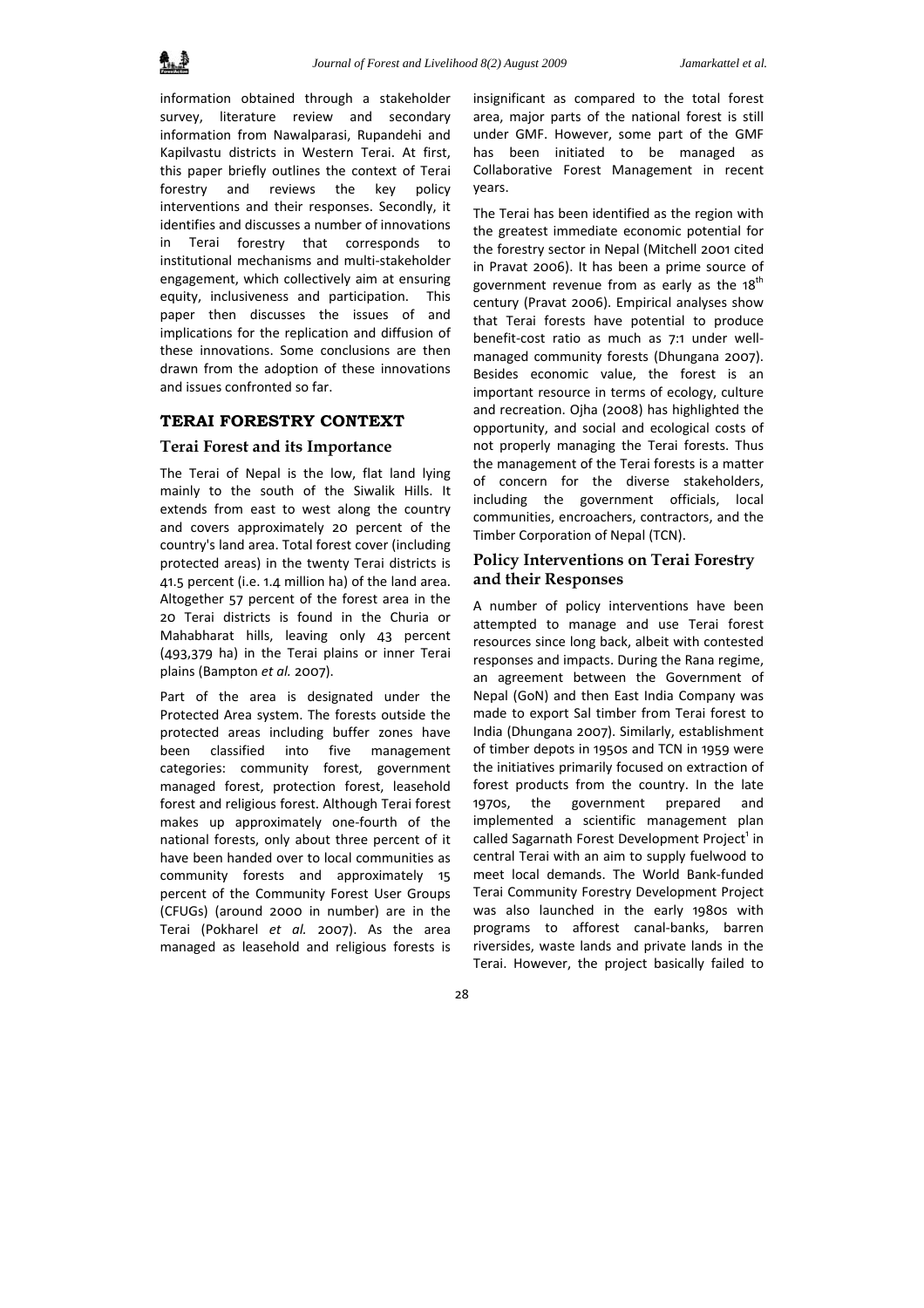find an alternative way to sustainable forestry (Baral 2002). During the nineties, attempts were made to manage Terai forest through Operational Forest Management Plan (OFMP). The attempts were never fully implemented primarily due to the lack of local peoples' participation and adequate funding by the central government (Baral 2002, Dhungana 2007, Rai 2007). Further, a scientific forest management plan prepared for Bara district could also not be implemented due to lack of public support.

National Forest Plan 1976 and subsequent *Panchayat* Forest and *Panchayat* Protected Forest Rule in 1978 opened the door for community based forestry. The Master Plan for Forestry Sector 1989, Forest Act 1993 and Forest Regulations 1995 provided for the handover of state‐owned forest to local communities. The Forest Sector Policy 2000 paid high attention to the management of Terai forests and introduced the concept of Collaborative Forest Management (CFM). It was followed by the CFM guideline 2003. In addition, there are different decisions, circulars and informal directives regarding the management of Terai forests. Government's three‐year interim plan (2008‐ 2011) recognises the issue of distant users and also encourages the involvement of all party committees at local level in order to carry out forestry programmes. This plan aims to prepare district forestry sector plans basically to bring consensus among diverse stakeholders at district level to develop sector‐wise strategy and vision for well‐managed forests. Guideline for DFCC 2005 allowed the creation of DFCCs as a forum for multi‐stakeholder coordination and decision‐making (MFSC 2005). However, contradictory provisions between forestry laws and Local Self Governance Act 1999 have been issues to be resolved for better understanding among the local stakeholders regarding the local level forestry sector governance.

## **Forestry in Three Western Terai Districts**

The study is based on the three districts in western Terai, viz. Nawalparasi, Rupandehi and Kapilvastu, which have been supported by DFID‐ funded Livelihoods and Forestry Programme since 2001 and will be continued till 2011. The three districts altogether cover 185,392 ha of forests. Forest encroachment has been a continual problem in all three districts. Only about eight percent of the total population of the districts are confined to the new settlements in the northern parts, where majority of the national forests lie. On the other hand, majority of the Terai population (around 80 percent) lives in the southern part and lack direct access to the forest resources. This situation has fuelled a tension over the use of forest resources in the area (Dhungana 2007). Although, few modalities such as community forests have been comparatively more effective than others, there are several modalities at least in a token scale in the study sites, which are briefly discussed below.

*Community Forestry*: Community Forestry is the main community‐based forest management modality in the region. The recent data shows that only 16,457.15 ha of total national forest has come under this management modality benefitting 151 CFUGs with 76,651 households. It directly serves nearly one‐fourth (23.8 percent) population of the districts. Though the target identified by the OFMPs is almost reached, still the recent 5 year District Forestry Sector Plan (DFSP) has prioritised 76,499 ha of forests area as Potential CF. This implies that there will be a very high scope for CF promotion in the area.

*Government Managed Forest***:** Almost 88 percent of the Terai forests are under the government management scheme. These forests are rarely managed scientifically in practice even in demonstration plots<sup>2</sup>. In GMF, the management practices are still traditional in nature. The practice of forest patrolling is still going on without doing any assessment on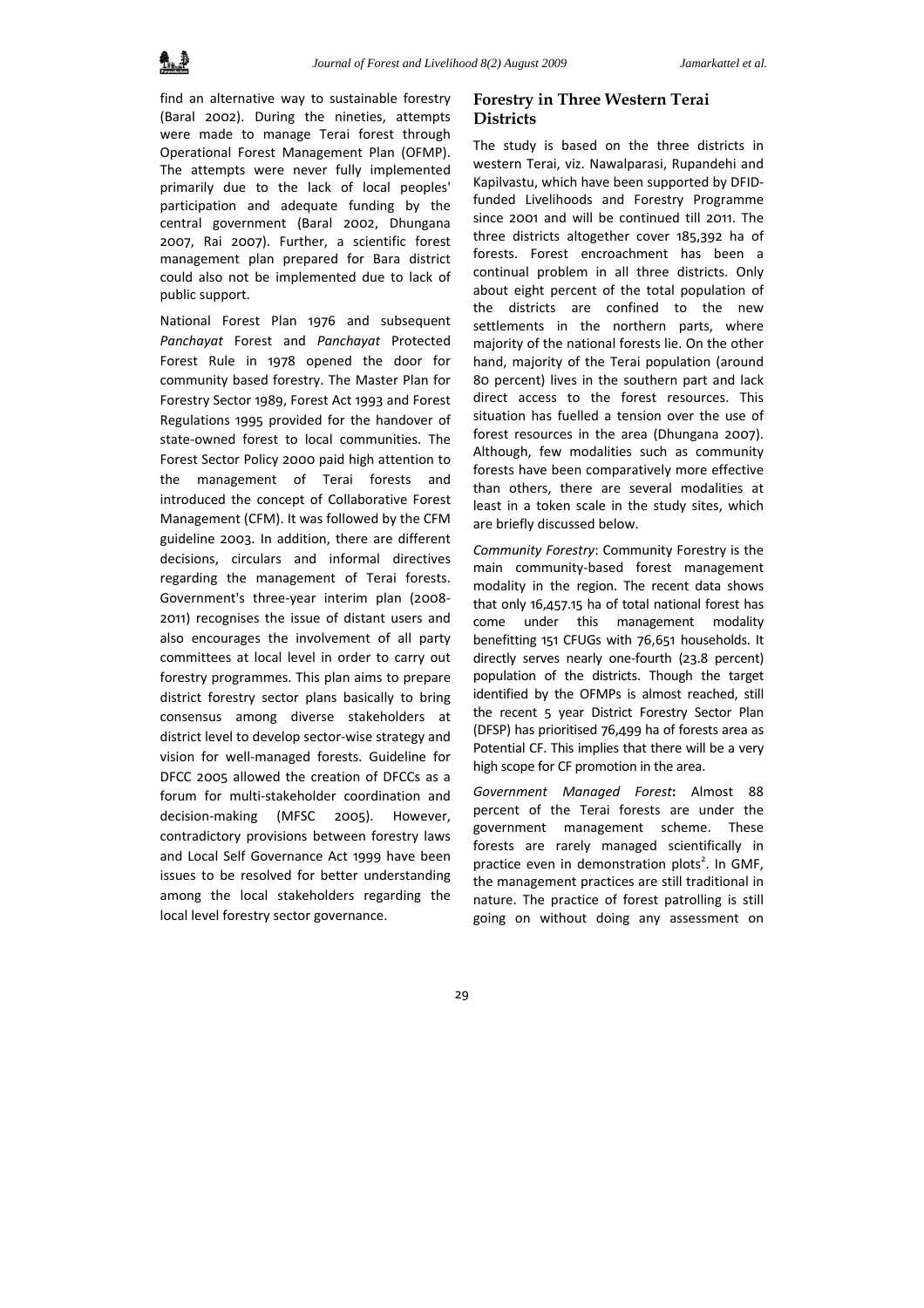

whether it would work (Baral 2002). The GMF practices are no more than confiscation of illegally collected forest products or the removal of dead, dying and fallen trees through annual harvesting quotas assigned to DFO, the TCN or the District Forest Product Supply Board (DFPSB) (Acharya *et al.* 2006 cited in Bampton and Cammaert 2007).

*Collaborative Forest Management*: Following the Revised Forestry Sector Policy 2000 and the CFM guidelines 2003, a part of GMF which are in large contiguous blocks, have been identified to be managed under collaborative mode. The CFM is appreciated by local stakeholders for its equity perspective and for addressing the needs of distant users in principle (Bampton *et al.* 2007). But, there are more issues in practice to be resolved for its effective implementation. Opponents of the CFM system argue that CFM has been initiated to halt community forestry in the dense forests and limit them in the scattered patches. Until November 2008, only one CFM group<sup>3</sup> has been formalised even with the years of work in the three districts. However the recently updated district forest management plan delineated a total of 36,142 ha forests under potential CFM. Preliminary estimation shows that efforts have been initiated to manage approximately 10,000 hectares of block forests under CFM in Fiscal Year 2008/09 in the three districts.

*Leasehold Forestry*: Though there is only one poor focussed leasehold forest in Kapilvastu and an industrial leasehold forest in Rupandehi district, leasehold forestry for the poor has been intensively implemented in 18 hill VDCs of Nawalparasi district. By the end of December 2008, *Patta (*lease*)* has been provided to 34 leasehold forest user groups with 2,621 populations to manage 300 ha of forest area. The LHF has been not only supporting for the livelihoods of poor ethnic communities but also retarding shifting cultivation practices resulting in reduced forest fires and soil erosion.

*Religious Forestry*: There are only six religious forests that cover an area of 114 ha within the three districts.

*Buffer Zone Community Forest*: In Nawalparasi district, six buffer zone CFs are formed, and they cover an area of 213.8 ha. These are managed primarily with a conservation objective.

*Protection Forests*: Like other Terai forest, a large portion of western Terai forest is found in the Siwalik Hills, (and even in Mahabharat range in Nawalparasi district). These forests along with some riverbank areas were classified as protection forest by OFMP, although no any other legal or policy documents explicitly describe about the protection forests. The protection forests by their category would have been managed for watershed protection and soil erosion control.

*Private Forestry*: There are 276 registered private forests, covering an area of 220.02 ha and many other unregistered private forests also exist in the western Terai.

# **EMERGING DEMOCRATIC INNOVATIONS IN THE WESTERN TERAI**

With varying level of intervention and input from projects, stakeholders and sometimes by users themselves, several institutional innovations (though are in small scale) to contribute in resolving various issues at different level have emerged in Terai forest management. Figure 1 provides a brief overview of such innovations that are discussed below.



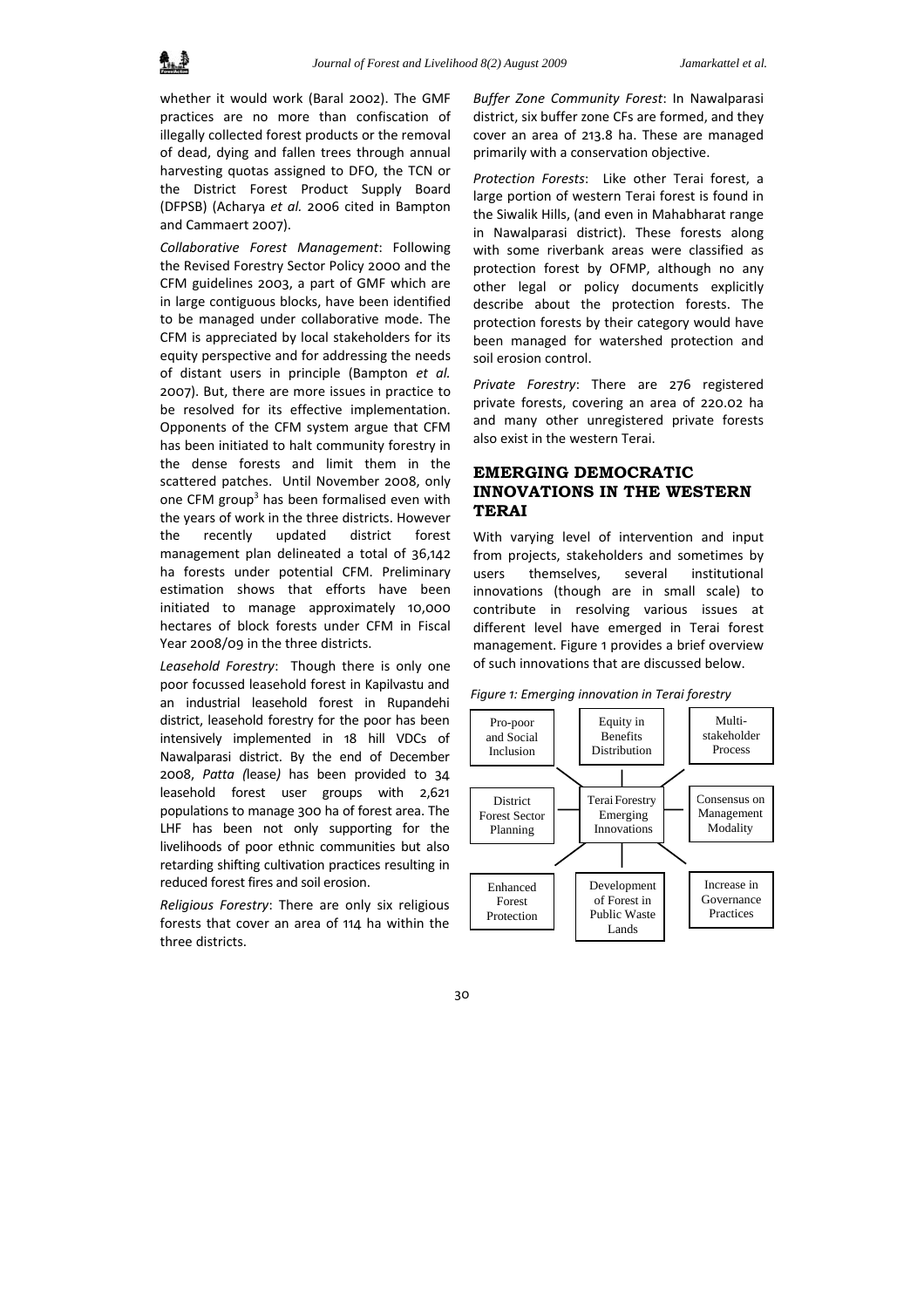## **Inclusion in Community Forestry**

Exclusion of the traditional users, especially the poor and marginalised, is a general issue raised by different stakeholders. Consequently, users have been addressing such issues gradually by identifying excluded households, and then including them in the CFUGs. Depending upon the well‐being ranking of the households, CFUGs waive or provide concessions in the membership fee. In the three study districts,

around 7,000 households were included into CFUGs between 2005‐08 by amending CFUGs' constitution. Among the included households, more than 59 percent are from poor category and 65 percent are from disadvantaged, *Dalit* and religious minority groups. In some cases distant users have been included as secondary users. Charpala CFUG in Rupandehi demonstrates users' ability to manage large area of forest as CF with the accommodation of larger section of the community (Box 1).

#### **Box 1: Charpala as an example of inclusive CFUG**

Charpala is one of the biggest CFUG in Nepal both in terms of forest area occupied (1,558.25 ha) and the number of users (9600 households). Forest was handed over to the CFUG in 1997. It has a multitier council based system to elect its executive committee. It has 12 sub‐committees including one each in its 7 VDCS namely: Semlar, Kha.Bangai, Sau Pharsatikar, Amuwa, Manpakadi, Manmateriya and Motipur and 5 sub-committees in Butawal Municipality (users in the vicinity). Each subcommittee consist of 13 elected members including; 1 elected members and 2 nominated members. One member from each sub‐committee represents in main executive committee which has 156 council members. Once executive committee is formed, it forms advisory, account and other subcommittees as per need. According to the CFUG monitoring report, assembly is regular with 72 percent members participation, executive committee meetings are also regular (one each month), 5 of 19 executive members are female, 80 percent decisions made by committee are executed, manages annual budget of more than 11 lakhs and has been rated as good CFUG in the district.

#### **Equity in Benefits Distribution**

To address the issue of inequity within the CFUGs, users have initiated the provision and practice of equitable forest product distribution based on economic status of the households. Provision of free or minimum price in the distribution of forest products for the poor has been a common practice in the western Terai. Almost 50percent of CFUGs have at least three equity provisions focused on the poor and excluded in their Operational Plan and 39percent of CFUGs have translated those provisions into practice.

CFUGs that were previously restrictive to distribute forest products to people outside their users' territory are now prepared for selling surplus forest products to their neighbouring southern VDCs. Instead of selling forest products outside the district or to the contractors, CFUGs (e.g. Kalika CFUG and Buddhanagar CFUG in Rupandehi) are giving

priority to sell forest products to southern VDCs in subsidised rates.

In principle, proximate users receive most of the benefits from community forests while the distant users even within CFUG do not get adequate access to forest products. In order to benefit such distant users, CFUGs such as Charpala in Rupandehi district have established depot at the vicinity of distant users.

## **Developing Forest Resources in Public Waste Land**

Since forests are confined to northern area (e.g. in Rupandehi almost half of the VDCs do not have any natural forests), public waste land management has been the alternative to contribute to capturing forestry, income generation and livelihood opportunities for the southern rural. By December 2008, around 5 percent (975.65 ha) of the total public lands (around 20,000 ha) available for management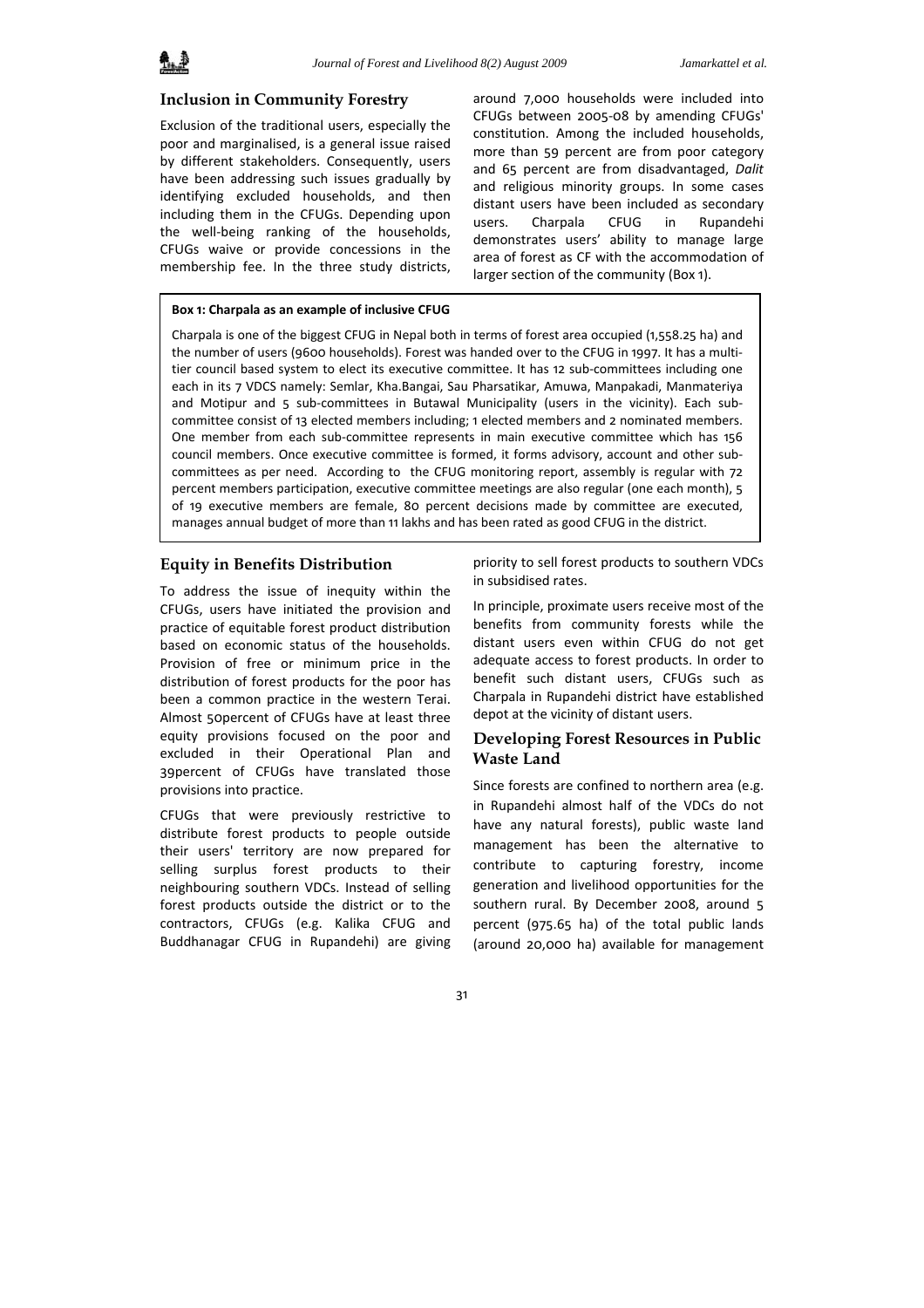

is being managed by 283 groups comprising of 25,000 households. Among these, with good regeneration of forest, a total of 30 public lands covering an area of 396.24 ha have been handed over as CF to 6,705 households in the three districts.

In Nawalparasi district, Federation of Community Forestry Users, Nepal (FECOFUN) has been working with DFO, to keep the provision and practice for allocating certain<sup>4</sup> amount of budget from the northern CFUGs' earnings to support for natural resources generation (mainly for public land management) and community development in southern belt. This is incorporated in the DFSP. As part of implementation, a joint account between the FECOFUN and the DFO (represented by a staff) has been operated to collect such fund.

# **Communities Proactive Efforts in Protecting National Forest**

Despite some set‐back in CF handover after the 2000 policy, several communities have expressed their willingness to manage their nearby national forests as [proposed] CF by organising themselves into protection committee. Local people continue with their conservation activities. Such proposed CFs and/or potential CFs include CFUGs of different status, such as: a) registered at the DFO but forests not handed over, i.e. operational plans are not approved, b) protection committees formed *ad‐hoc* and not registered, c) groups are just protecting the forest with the hope of obtaining CF, and d) groups that have already got the CF but are also protecting national forest in their vicinity with the hope to extend their CF area. In December 2008, altogether 104 user groups were found registered and 108 unregistered in the three districts, in which 66,825 households are involved as users in managing approximately 18,000 ha of forests (LFP 2008).

# **Local Level Multi-stakeholder Forum for Democratic Dialogue**

District Forest Coordination Committees, as a multi‐stakeholder forum are established according to the DFCC guidelines. The DFCCs were formed under the article 190 of the Local Self Government Act (LSGA) 1998. After MFSC issued the DFCC guidelines 2005, the DFCCs were restructured and were replicated in other donor funded programme districts. The DFCC has become an instrument for good forest governance through deliberative and participative processes, leading to empowerment, ownership and commitment to sustainable forest management (Rana *et al.* 2008).

So far DFCC meetings have played crucial role in improving forest governance coordination for planning, monitoring, implementation and review of forestry sector programme. Preparation of DFSP and joint monitoring practices are major achievements of the DFCC. It is useful to bring conflicting parties into negotiation. The forum has sustained even under political uncertainty and conflict situation of the recent past. The DFCC has encouraged District Development Committees to contribute to forestry sector. At times, the fora have also been active to evacuate encroached forest areas.

At the local level, various multi‐stakeholder networks and fora have emerged. These include Village Forest Coordination Committee, Village Level Forest User Groups Network and Cluster Level Coordination Committees. Most of these are based on political boundaries but some are formed across the district. Cross-district coordination committee has emerged at least in a token scale among CFUGs in Butwal Municipality in Rupandehi and their peer groups in adjoining Palpa district. They coordinate in forest protection and in development programme.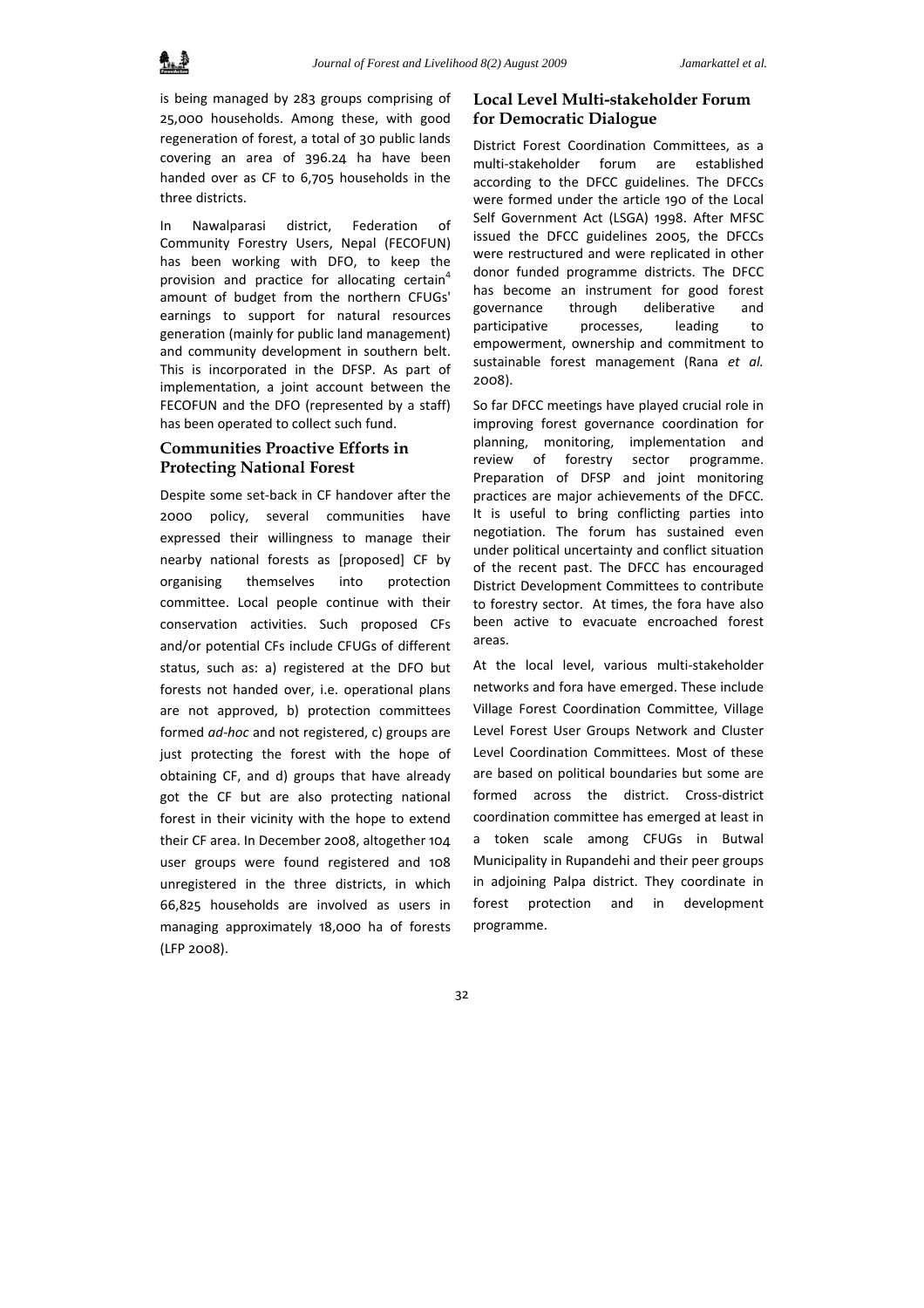# **Multi-stakeholder Deliberation on Forestry Visioning**

Controversy among various stakeholders over forest management modalities especially after the year 2000 is a major concern of sustainable forest management in the Terai. To resolve the issue, multi‐stakeholder debate and consensus have been initiated in the study districts through District Forestry Sector Plan (DFSP), which is a strategic document envisioning forestry sector development at district level. Unlike an operational or management plan of a particular forest patch, DFSP is a broader and longer‐term plan encompassing a wider horizon of district forestry sector including political, social, economic and environmental aspects of forestry beyond its technical and management scope (Box 2). The current three-year Interim Plan has given priority for the preparation and implementation of DFSP for district level forest visioning.

### **Box 2: Contents of a DFSP [Rupandehi]**

- Executive Summary
- District Forest Sector Plan
- Long‐term Vision
- Output/Achievement‐Indicators
- Thematic Area and Programme Area
- Assumptions of District Forestry Sector Plan
- Strategy and Working Policy (in each theme: Strategy, Working Policy, Responsibility and Priority areas)
- Plan Implementation and Monitoring
- Prioritization for Implementation

#### **Box 3: Diversity in Terai forestry context**

## There are various key features of consultative DFSPs that have been prepared in the study districts. These include a) common voice, ownership and commitment from stakeholders, including the political parties; b) inclusive in terms of needs and aspiration of poor and excluded, including southern Terai population; c) mapping of different participatory forest management modalities; d) linkage and coordination within district periodic plan, DFSP and DFO five‐year plan; e) bottom up and wider planning approach through multi‐stakeholder involvement; f) recognition of stakeholders and their role in resource management; and  $g$ ) recognition of local authority and DFCC.

#### **ISSUES AND IMPLICATIONS**

## **Diversity Context Demands Equitable Policy Responses**

It is evident that government considered Terai forest as a high-value resource in order to generate revenue and to meet increasing national demand of forest products. Government decisions to suspend community forestry, taxation policies, ban on green tree felling and initiation of collaborative forest management reflect that government wants to retain valuable and productive forests of Terai under its own control despite handing over to communities as CF in some places. In doing so, government has failed to consider the equity concern amongst stakeholders given the diverse context of Terai forestry (Box 3).

Terai is different and complex than hill areas of Nepal in geographical, social, cultural and political settings. Even within forestry, there exists diversity in CFs such as on types of forest (natural and plantation), land authority/tenure (CF in National forest and CF in public land), forest management (active and passive), topography (plain, Siwalik and foot hills of Mahabharat). Based on resource condition, CFUGs in Rupandehi district are of 4 basic categories viz. Rich (13 percnet), Medium (29 percent), Poor (34 percent) and Very Poor (24 percent). Similarly, out of total 65 CF handed over in district, 26 are in public lands. Charpala is the largest CF with an area of 1,558.25 ha, whereas there are CFs especially those from public land which are less than 5 ha. CFs handed over in national forest areas are mostly plantations and are degraded even if these are natural forests. This situation clearly demonstrates diversity in CF and the generic perception that the Terai CFs are very rich is not true as such. Therefore, the recognition of the diversity and the requirement for equitable policy treatment is clear.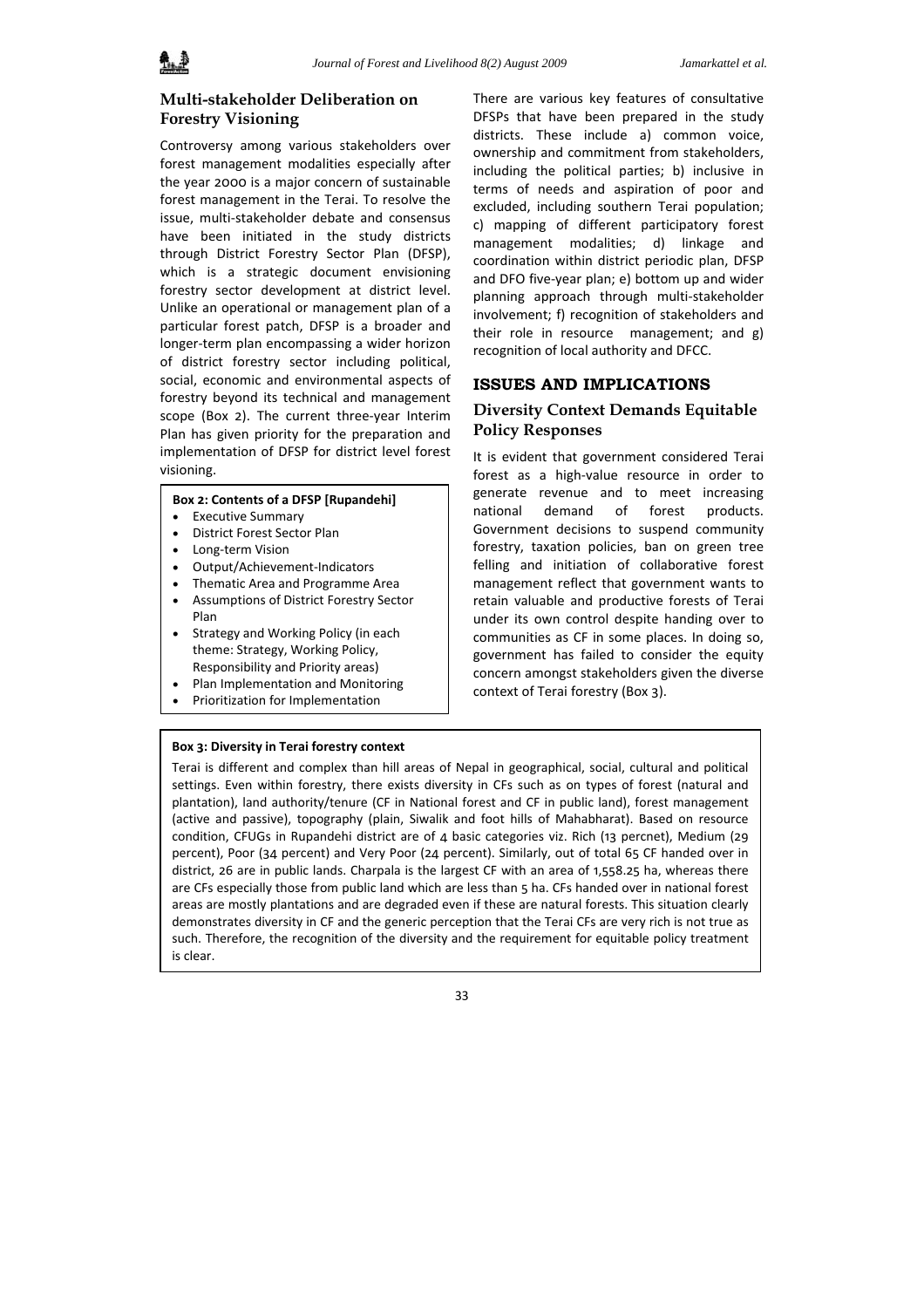More recently, the government considered the issue of inclusion of distant users by introducing CFM. However, it failed to address the context‐ specific forest management initiatives that flourished at the grass root level. There are several cases of injustice incurred to CFUGs due to generic policy prescriptions such as ban on green tree felling and restriction in forest hand‐ over etc. In addition, government's initiative to

control wrong‐doing in CFUGs results in negative consequences for CFUGs that are functioning well. In addition, there are proposed CFs, some of which are genuine to be handed over. Some other CFUGs can be reshuffled to make them more inclusive or to convert into other management modality like CFM. Box 4 shows how they are functioning like formal CFUGs.

#### **Box 4: Proposed CFUGs and their functioning**

Proposed CFs have been protected by their users in a better way than GMF though these are poorer in quality than handed over CFs. Different ways of forest protection has been applied including employing watchers or patrolling by group members. Riverbank protection and plantation are their other forestry activities. The proposed CFUGs have also pressurised the DFOs to hand‐over the forest as CF in different ways (such as in a threatening language as they will deteriorate the forest if not handed over, padlocking DFO office etc.). During conflict period, some proposed CFUGs were also found cultivating paddy in the forest area.

Proposed CFUGs do not have their approved OP and constitution to guide their activities. However, many of them are honestly protecting these forests and collecting 3D (dead, dying and diseased) trees and distributing among themselves. However, the prices of forest products are far lower than those at other CFUG and local market, which would lead to higher hidden subsidy [to rich groups who use timber] than that of handed over CF. Their activities are not reported<sup>5</sup> in DFO or other organisations. This makes them maintain their transaction opaque, and may lead to the misuse of their fund. There are informal understandings to collect forest products between DFO and users which is both positive and negative. Some community leaders shared that the misuse and corruption is so deep rooted that some of the proposed CFUGs do not want the DFO to handover their proposed CF. Though poverty reduction activities are not found, some of such CFUGs are doing well in forest management and community development activities.

# **Defining Forest Management Modalities**

Top‐down approach to defining forest management modalities has, by and large, hindered the pace of managing Terai forests. Task Force on Democratising Forestry Sector of Nepal (2007) recommended that district level stakeholders be given authority to decide on selecting management modalities suitable to their forests in the district instead of dictating from the centre. Although community‐based management have been the agreed modalities, they have also a number of further categorisation depending on objectives of management, level of people's participation, pattern of cost‐benefit distribution and decision‐making authority. Existing community‐

based forest management modalities include community forests, buffer zone community forestry, collaborative forest management, leasehold forestry and religious forestry (Ojha *et al.* 2007). Among these, CF is a pioneer participatory model and has a comparatively long history. Other management modalities including CFM seem to have come as a way of addressing some of the limitations which CF faced in practice. CFM emerged in early 2000s, when the limitations of CF, such as elite domination in decision‐making, inequity in benefit sharing, and lack of linkage with local government, became more visible (Ojha *et al*. 2007). However, each of the participatory modalities have some areas to improve on one hand while, each has unique relevance on the other. Different studies show that both CF and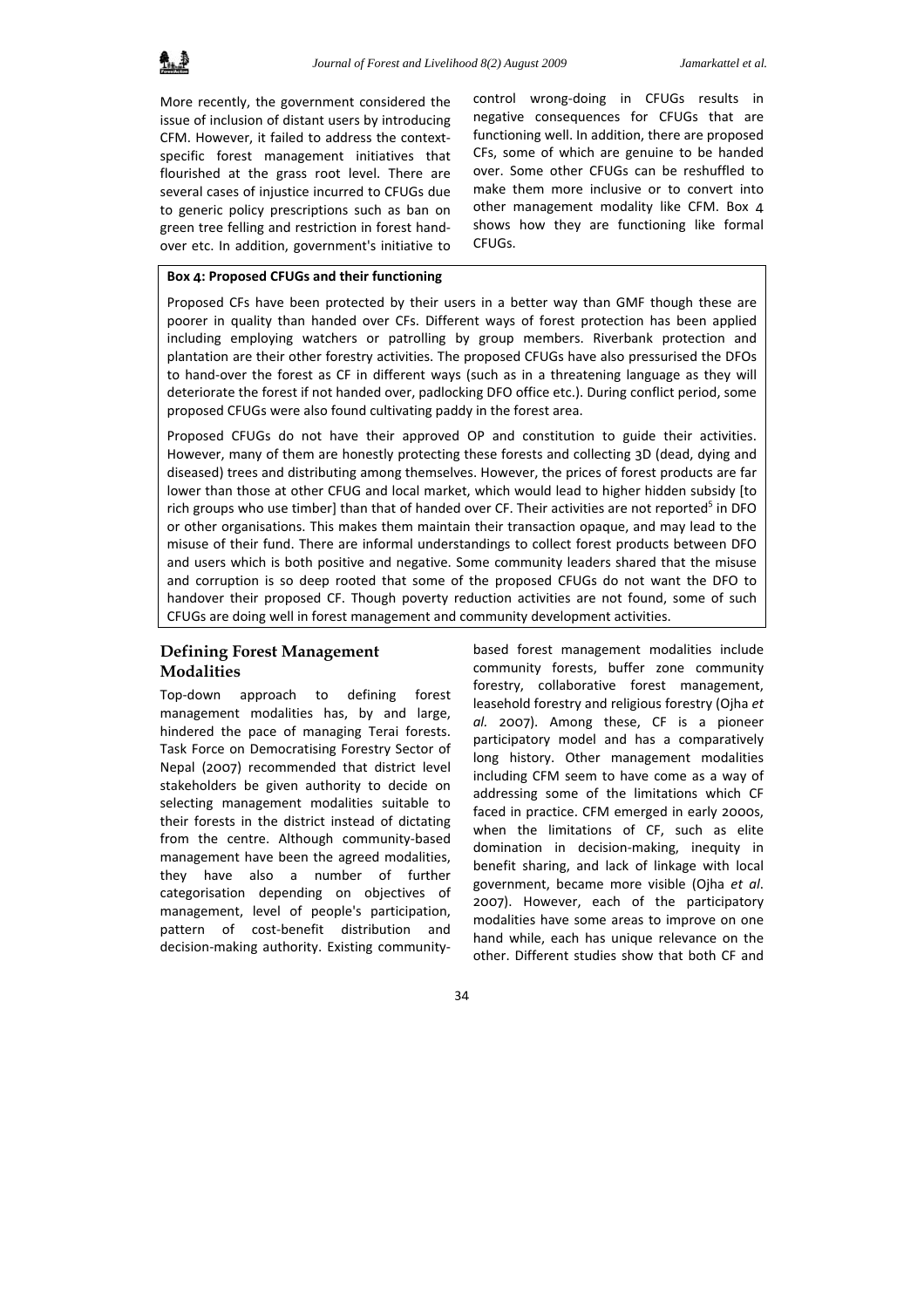CFM have their strengths as well as weaknesses (Bampton and Cammaert 2006, Bampton *et al.* 2004, Ebregt *et al*. 2007, Kanel *et al*. 2005, Kanel *et al*. 2003, Ojha 2008, Ojha *et al*. 2007).

Incorporation of both CF and CFM in DFSP has made it apparent that there is scope for each modality to be put into practice. Though CFM is in its early stage and needs practical demonstration and refinement with respect to cost and benefit sharing in order to prove its rationale, it has been established as an option for sustainable forest management, and ignoring it would be undemocratic (Ojha 2008). Though the multi‐stakeholder processes have succeeded to bring stakeholders in an agreement for mapping different forest management modalities during preparation of DFSP, there could be several practical challenges while delineating CF and CFM mainly in the areas where there are already proposed CFs. Decisions could be violated if nearby users could not get equitable share in resource allocation.

Regarding new innovation in public land, Kunwar *et al*. (2007) demonstrates that its effective management provides an important asset for communities to generate forest resources, to reduce vulnerability, and to generate livelihood opportunities for the landless and land‐poor. These are developed as forest management modality for areas where public lands exist provided that policy provisions are made clear. In addition, there is scope for a viable forestry sector enriched with handsome revenue from scientific management of remaining GMF and with negotiated and equitable revenue from community‐based forest management.

## **Need for Effective Implementation of District Forest Sector Plan**

District Forest Sector Plan has emerged as a good practice for the forestry sector in the districts. However, there is still confusion whether it is necessary to approve DFSPs from the MFSC or can it be put to work after the approval from the DFCC/DDC council. In current practice (as in BISEP‐ST districts) the DFSPs have been effective only after its approval from the

MFSC. It has induced higher level of bureaucratic uncertainties in approval process. In order to be effective, DFSP should not remain in a form of document but has to be implemented properly. Active leadership by the concerned DFO/DFCC and effective communication and dissemination to grassroots stakeholders are crucial. It is also of concern how the central government responds to these plans in order to get DFSP implemented successfully.

# **Contradiction and Instability in Government Policies and Decisions**

Government's forestry policies exhibit contradiction and instability (Box 5). Although the Forest Act 1993 and Forest Regulation 1995 do not discriminate geographic belts for any forest management modality, some other policy documents show a bias towards some specific modalities of forest management in specific belts (Dhungana 2007). There exists contradiction amongst Master Plan (focus on hill) and Forest Act (focus on whole country) on promoting CF in the Terai. Similarly, contradictions exist between the Forest Act 1993 and the Local Self Governance Act 1999 on such crucial aspects as the ownership and management control of the local forest, formation of DFCC, and revenue sharing. The Revised Forest Policy 2000 has further fuelled conflict on Terai forest management. It is found that the government's subsequent policies, statements, circulars and directives have undermined the thrust of Forest Act 1993. In some cases, such as the taxation in CF, revenue sharing in CFM, suspending handover of CF, the government decisions seemed immature as they were frequently changed due to pressure from different forestry stakeholders. All these contradiction and instability exert pressure to DFO both from central policy and grass root level stakeholders. To reduce the contradiction and instability of the policies and decisions, policy‐making needs to be made inclusive and participatory. This will increase the ownership of the stakeholders and open up the avenues for innovations and provide flexibility in implementing the programmes.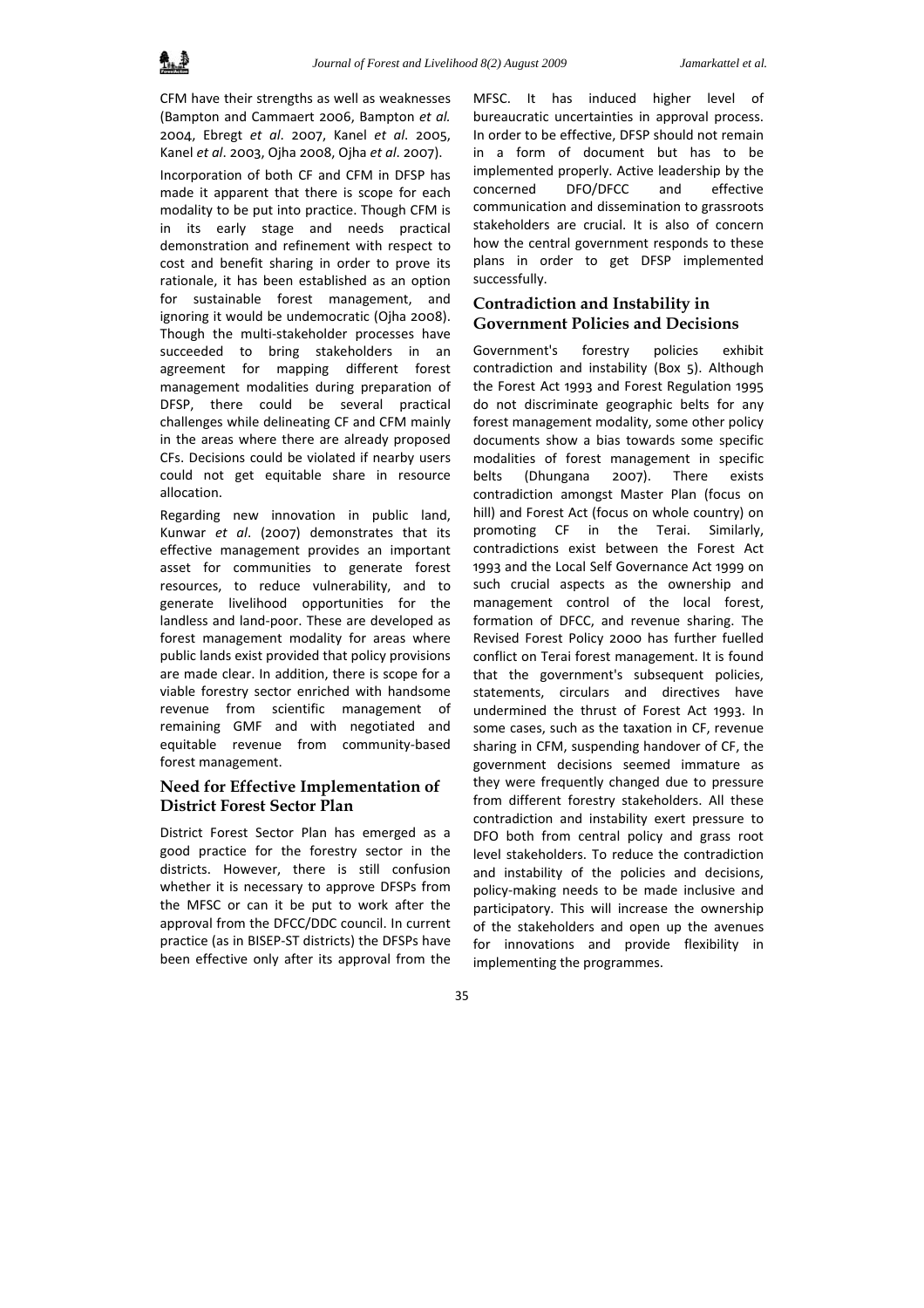#### **Box 5: Instability in government decision**

On 30<sup>th</sup> June 2006, a ten-point agreement between the MFSC and FECOFUN was made in which, a point stated that the CFM guideline 2003 and the DFCC Management and Operation Directive 2005 would be nullified and the pilot plots of CFM would be converted to 'model CF'. The decision resulted into a counter protest from CFM users and some politicians of the *Madhesi* origin. The protesters argued that CF in the Terai is not inclusive enough to include southern distant users, especially the *Madhesi* people. They argued that CFM was the first ever programme to address the issues of southern distant users. Consequently, on 16<sup>th</sup> July 2006 the Ministry has withdrawn its earlier decision and reinstated the Ministry's agreement to continue CFM coupled with the revitalisation of CFM Guidelines and DFCC Directive 2005 with a further step that CFM Regulation would be formulated.

Source: Bampton *et al*. 2007 and Dhungana 2007

# **Institutional Mechanisms for Allocating Funds and Forest Products to Southern Terai**

The CFUGs' provision for allocation of certain percentage of income to the people of southern belt for natural resource generation is a good initiative but there are still challenges in effectively and sustainably translating such practice into action. So far the funds and forest products are provided to the southern Terai population on the basis of *ad hoc* decision between district level CF users' federation and DFO. However, it has been questioned since it is not supported by the policy. Without policy, implementing such action might be difficult for CFUGs to decide through their general assemblies. There is a risk to respect the decision of the federation by individual CFUGs. A clear guideline is required so as to determine the questions such as where and how to invest, who will decide on fund allocation, and the prioritisation of fund use.

## **Representation and Legitimacy in Multi-stakeholder Forum**

The DFCC as multi‐stakeholder forums have their own issues and limitations due to difficulties in organising meetings timely, complexities in reaching a consensus, eliminating elite and political influence, and ensuring proper and consistent representations from the institutions. Effectiveness of such forums relies highly on their leadership and capable and active representation of their

members. Legitimacy of the forums and their decision depends on their mandate. As per the DFCC guideline, it has decision‐making power, but in practice it serves as an advisory body only. How there decisions are respected by concerned organisations, including central bodies such as MFSC, are other concerns.

Active and effective participation of members in the multi‐stakeholder forums needs more exercises. The horizontal and vertical linkage amongst the forums at different levels (village, regional, district and national) is equally necessary for better coordination. Institutionalisation of joint monitoring practices, balancing district level planning with that of landscape level planning and village level planning are other issues that need further attention.

## **Linking Community Management of Forest with Local Government**

Collaborative Forest Management ensures a strong link on community management of forest with local government but such link between CFUGs and the local government is still at early stage and weak. There is frequently an unfair competition between CFUGs and VDCs due to an imbalance of power between them. Generally the CFUGs have huge financial resources while VDCs have great political, administrative and other residual power as local government. Therefore, further efforts are needed to facilitate a smooth relation and cooperation between these two institutions.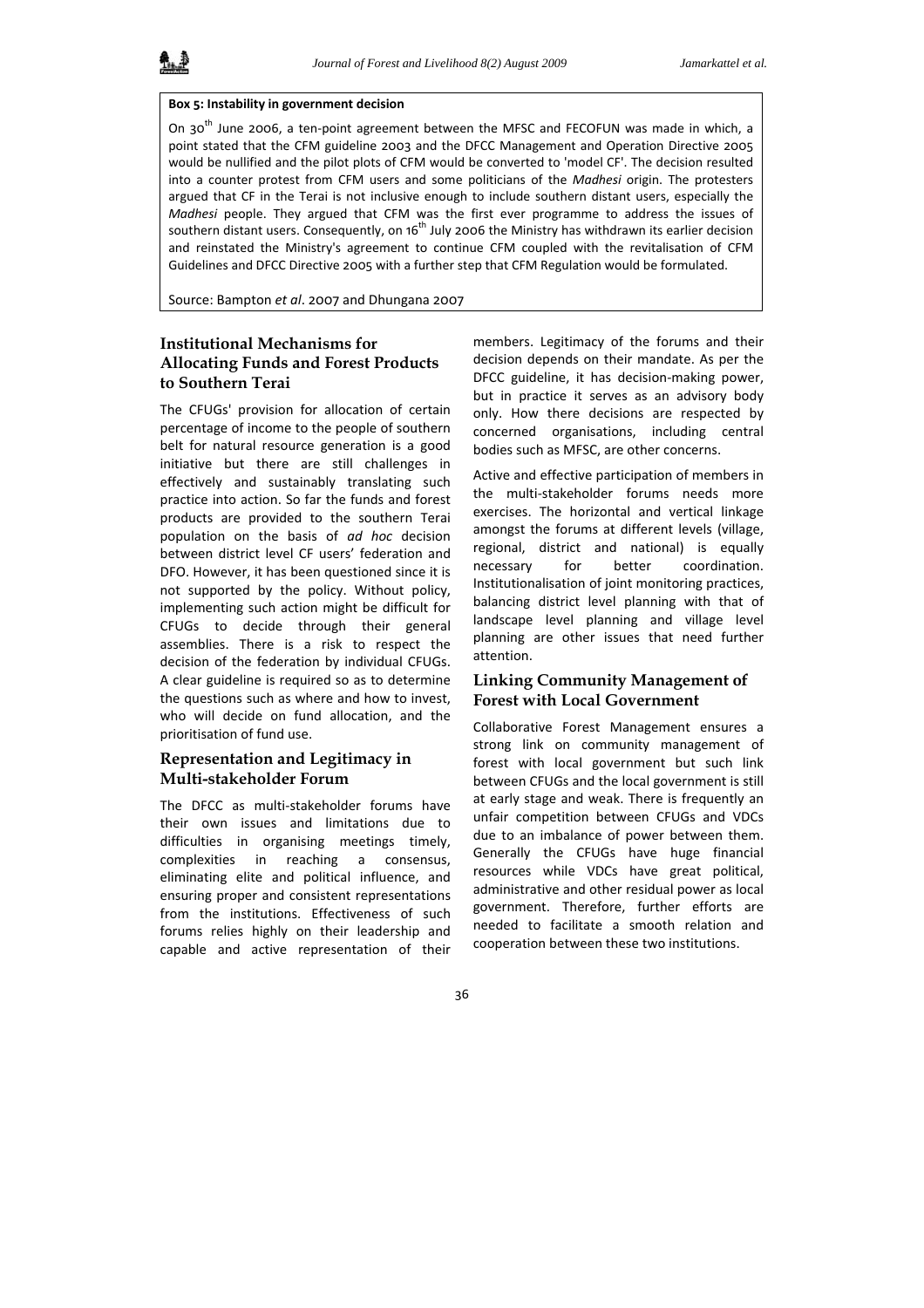## **Improvements, Institutionalisation and Replication of Innovation**

Various innovations, that have emerged locally, require regular monitoring and replication with improvement and institutionalisation. Practices aimed at inclusiveness, equitable distribution and local level multi‐stakeholder process require expansion to other areas. However, it is not necessary that all innovations can be replicated in blanket approach but their specific context should be well considered. Further, new innovations need to be continually pursued at various levels.

## **CONCLUSION**

In Nepal, Terai forest management continues to be highly contested. A large segment of the Terai forest is under government control, lacks management interventions, and suffers from deforestation and degradation. Despite several policy endeavours, the government has failed to harness the enormous potential that lies in Terai forest. Instead, it is confronting conflicts among stakeholders and is hit with poor governance. This may largely be attributed to government's tendency to enforce top‐down approach in policy and planning, and for its inability to fully understand the complexity of Terai forest management.

Recently, however, several innovations especially on institutional mechanisms and deliberative processes have emerged at different scales in the Terai. With the adoption of multi‐stakeholder processes at district and village levels, opportunities for participation and open dialogue have increased, which improved the cooperation and collaboration among stakeholders. Several stakeholders are now involved in participatory forest management planning, joint monitoring and reviews. Multi‐ stakeholder dialogues on forest management also helped resolve disputes on diverging forest management modalities. This process has the potential to reconcile conflicting demands of resource sharing amongst the populations of northern and southern parts of Terai.

Despite certain mutual suspicion and frustrations over their legacy and mandate, forestry stakeholders in the three western Terai districts have actively participated in the bottom up planning process for developing the DFSP. The DFSP process has captured most of the local level innovations and has determined the forest management modality that would suit to specific contexts. This approach helps develop a viable forestry sector enriched with revenue from government forests and with equitable benefit distribution under community management. Similarly, active leadership of forestry authority and stakeholder ownership over forestry programmes define the success of DFSP implementation.

The innovations on inclusiveness and equitable practices in CFUGs have provided access of the poor and excluded groups and distant users to forest resources as well as financial resources. Similarly, promotion of resource management in public land is effective to address some forestry issues in the Terai. Further, the financial support of CFUGs for resource management in the southern Terai is a good incentive for the people in the area. Overall, we conclude that a decentralised and multi‐stakeholder planning process, backed by a genuine commitment from the government, has the potential to produce forest management schemes and plans that work to benefit both the local people and central government.

#### **REFERENCES**

**Bampton J.F.R. & Cammaert, B**. 2007. How Can Timber Rents Better Contribute to Poverty Reduction through Community Forestry in the Terai Region of Nepal. *Journal of Forest and Livelihoods,* **6**(1): 28‐47.

**Bampton, J.F.R.** 2006. LFP and Forest Management in Terai *Sabaika Ankha Pareko Teraika Ban* (Terai Forests viewed from all eyes). *Prakritik Sampada* (Natural Resources), **2**(4): 54‐ 57.

**Bampton, J.F.R., Ebregt, A. & Banjade, M.** 2007. Collaborative Forest Management in Nepal's Terai: Policy Practice and Contestation. *Journal of Forest and Livelihood,* **6**(2): 30‐43.